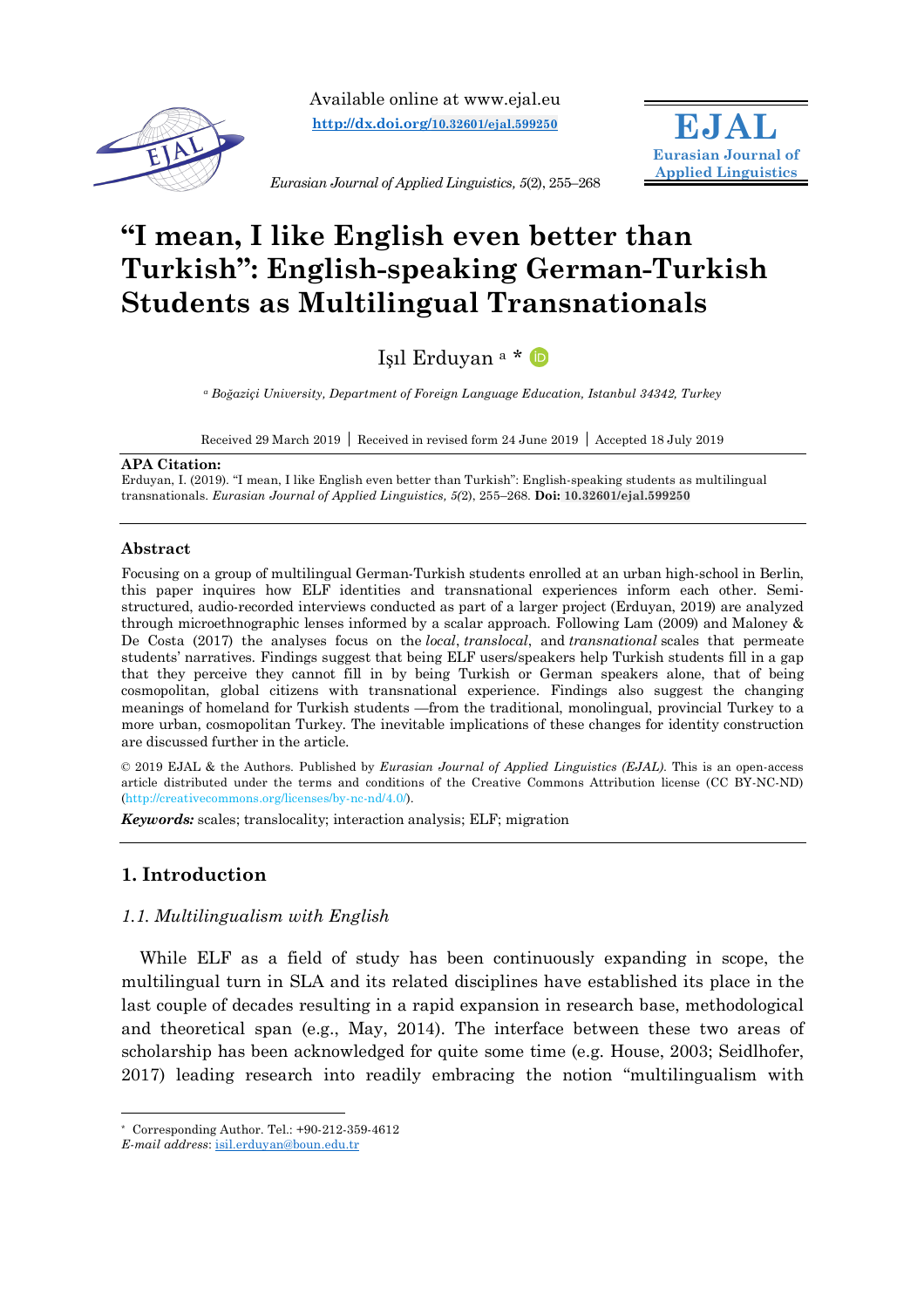English," a term coined and discussed by Jessner (2006) in an entire chapter of her volume. As Seidlhofer (2017) writes, lingua franca interactions are multilingual by definition, as "they bring into contact and mediate between linguacultures of two or more speakers" (p. 392). To this end, Jenkins (2015) has proposed a framework in which multilingualism encompasses ELF, and argues for a better conceptualization of ELF communities by paying attention to their transience and mobility against the background of the multilingual reality of our day.

## *1.2. The Present Study*

The present study aligns with this thought, and locates users/speakers of English as a Lingua Franca (henceforth ELF users/speakers) as, first and foremost, multilingual individuals, who have become multilinguals due to their families' migration histories. Rather than solely focusing on their ELF trajectories though, this paper is concerned with situating the ELF user/speaker identity within students' transnational experience at large. In order to understand how this relationship works, the study takes a scalar approach (Lam, 2009; Maloney & De Costa, 2017) and focuses on the *local*, *translocal*, and *transnational* scales as informing students' narratives. Starting with investigating the meanings of being residents of a global city like Berlin, and moving onto the analyses of changing meanings of the homeland for them, the paper finally investigates the construction of being ELF users/speakers. Before moving onto these analyses, below I present the theoretical framework in which this paper is situated.

## *1.3. Theoretical Framework*

Scalar analysis has received significant attention in applied linguistics in recent years (e.g. Blommaert, 2007, 2010; Blommaert, et al., 2005; Canagarajah & De Costa, 2016; Collins, et al., 2009). As Maloney and De Costa (2017) depict, there seems to be two major lines of thinking in incorporating scales into language analyses: scales as timescales or scales as "nested social contexts" (p.38). The former approach is not new in educational research. The notion of timescales has been acknowledged within the framework of Vygotskyan sociocultural theory for a long time (Lantolf, 2000a; Lantolf & Thorne, 2006; Lantolf and Poehner, 2014). Sociocultural theory, Lantolf and Thorne (2006) write, is not only a theory of social interaction, but "a framework through which cognition can be systematically investigated without isolating it from social context" (p.1). One of the major tenets of the sociocultural theory in analyzing cognitive processes as inseparable from the social context is the genetic method, which argues that developmental changes in mental functioning take place across multiple and interrelated genetic domains. The slowest change in human development has occurred in the *phylogenetic* domain across millions of years and has separated humans from other organisms. Next, Vygotsky discusses the domain of *sociocultural history*, which concerns the emergence of material and symbolic tools and the production of culture through differentiation among the ways of using these tools,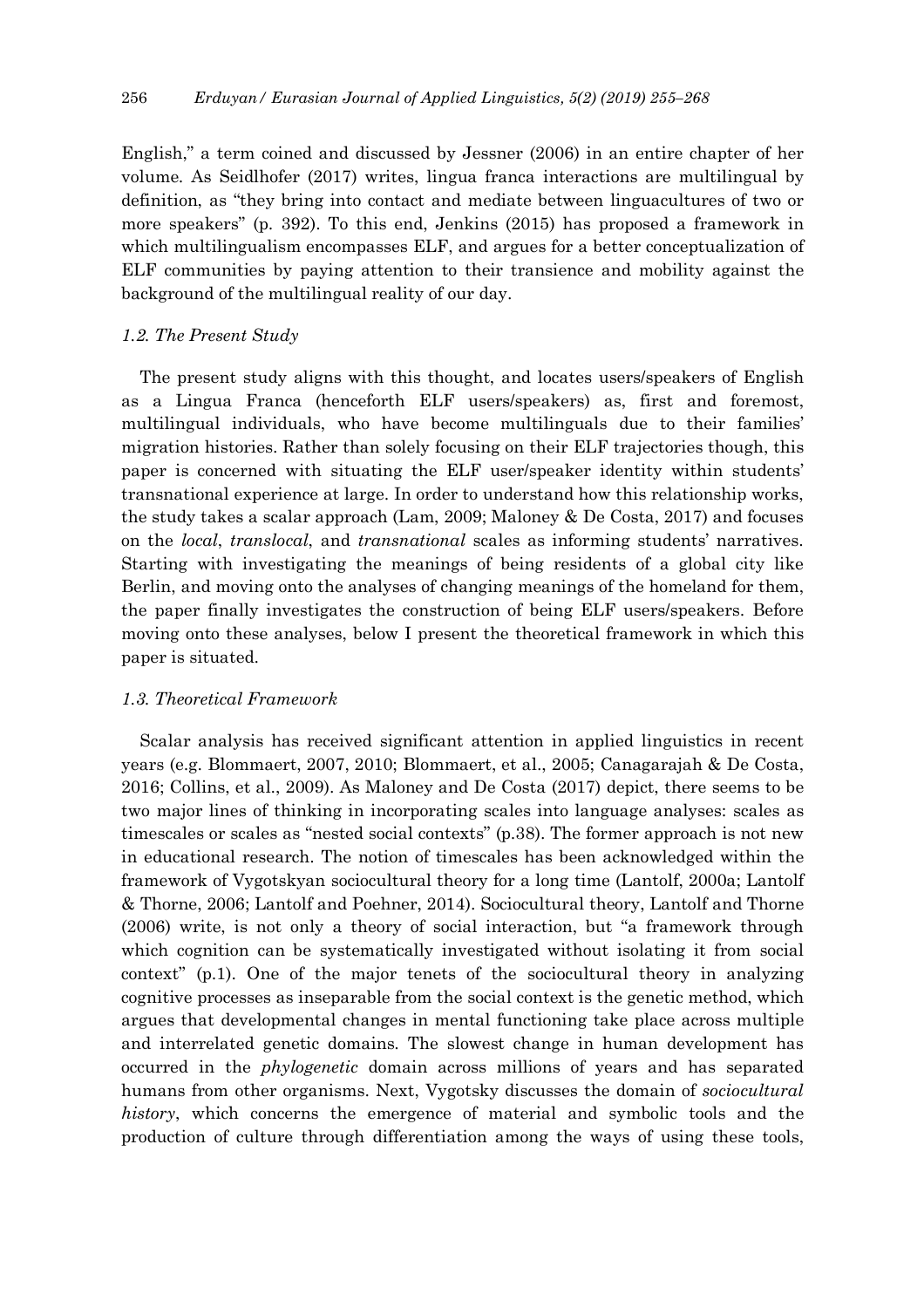such as language. The *ontogenetic* domain is situated at the intersection of these two domains and concerns the individual development through appropriation and integration of language and other mediational resources. Finally, the microgenetic domain concerns the local, moment-to-moment learning processes that span much shorter time frames as in learning particular features of a language (Lantolf, 2000b).

In a similar conceptualization, Lemke (2000) and Wortham (2004, 2006) have extended the analysis of timescales to classroom learning and social identification processes. Lemke (2000) contends that the fundamental units of analysis in the classroom are processes that take place simultaneously on multiple timescales, and identifies more than 20 such timescales that play roles in classroom identification processes simultaneously. While some of these span milliseconds as in the duration of neuron processing in learning, others might take multiple years as in the implementation of curricula. In Wortham's (2003, 2006) analyses, meanwhile, the sociohistorical timescale in the classroom context encompasses the widely circulating categories of identity, such as ethnicity, gender, or social class, which endure and develop on the "sociohistorical" timescale of decades and centuries (Wortham, 2003, p. 229). Students mediate the sociohistorical timescale through their unique developmental trajectories within their own ontogenetic timescales. Yet, they also develop in the course of "distinctive activities, structures, and styles" (Wortham, 2003, p. 229) of individual classroom and school settings, which exist and develop over weeks, months, semesters, and years, i.e. within the mesolevel timescales. Finally, Wortham (2003, 2006) analyzes the microgenetic timescale in relation to the most local level of interaction in the classroom that takes seconds, minutes, a certain task time or a lesson hour. In the 9<sup>th</sup> grade English lessons that he analyzed, Wortham (2003, 2006) demonstrates how sociohistorically developed identity models such as gender stereotypes, or those derived from the widely circulating systems of individualism and collectivism, intensify locally across weeks and months in the classroom "through repeated microgenetic enactments in particular classroom conversations" (p. 232).

The latter approach to scales that Maloney and De Costa (2017) identify, meanwhile, focuses on scales as social constructions. In this sense, as Blommaert (2010) put it, "[d]ifferent scales can interact, collaborate and overlap or be in conflict with one another, because each time there are issues of normativity at play" (p. 37). Based on this understanding, and extending Lam's (2009) framework, Maloney and De Costa (2017) identify the interaction among local, translocal, and transnational scales across student writings, emphasizing that multiple scales inform the language development of transnational students. They specifically focus on the imagined communities that make up three scale levels. The local scale that concerns the surrounding city and its institutions, the translocal scale that concerns "imagined community of other transnationals living within the same national borders"; and the transnational scale which refers to the "the imagined community of speakers globally or those of the same ethnic heritage" (p. 39).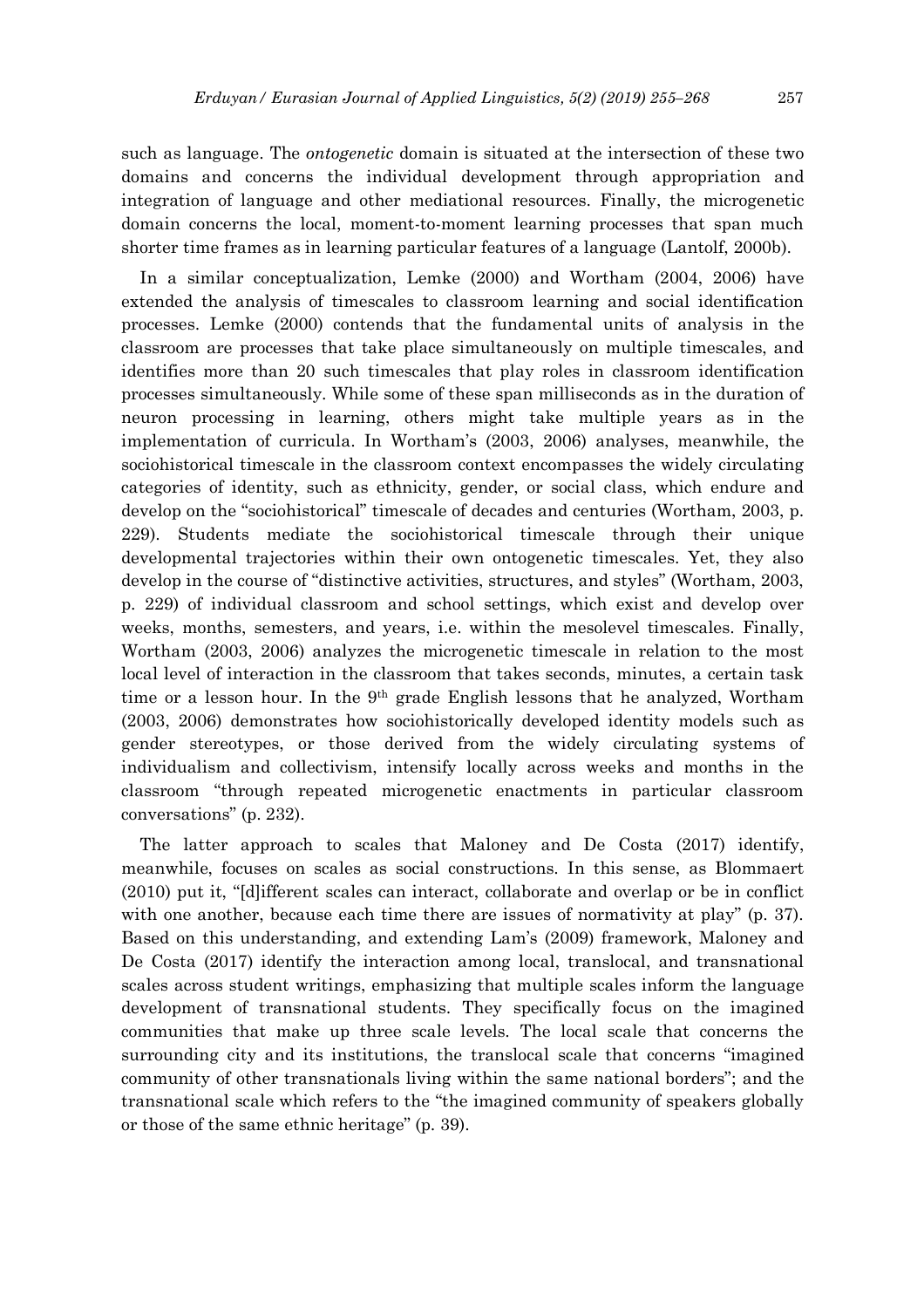The present paper will adopt this approach and attend to these three scales in its analyses of interview accounts with German-Turkish high school students. The guiding question in these analyses is *How does their transnational experience inform students' construction of multilingual identities in an ELF context?*

# **2. Method**

The data analyzed in this paper is part of a larger linguistic ethnographic study that has been reported across various papers and a volume (e.g. Erduyan, 2017, 2019). Focusing on five German-Turkish high school students enrolled in a mainstream Gymnasium in Berlin, the study at large analyzes the multilingual construction of identity across language classes (German, Turkish, English). In this paper, data drawn from interviews with four of these participants will be presented. Of these four, three are female, Berlin-born students (Deniz**†**, Ela, Simla) and one is a Turkish-born male student (Mert) who migrated to Berlin with his family while in the second grade.

Regular classroom observations that spanned three academic semesters were supplemented by field notes and audio-recordings of participants' interactions. The present paper, however, focuses on the semi-structured interview data that come from 8 different interviews conducted with the participants and their language teachers at school and lasted from 45 minutes to 2 hours in duration. The interviews were conducted at various different points in the fieldwork timeline, audiotaped and transcribed for a closer linguistic ethnographic analysis (see Appendix for transcription conventions). Interview questions spanned a range of reflective questions that elicited participants' extended responses to questions concerning identity and those that focused on more specific, event-related topics.

The analyses in this paper adopt the notion of scales as an analytical tool as framed by Lam (2009) and De Costa & Maloney (2017), and as depicted in the previous section. The *local*, *translocal*, and *transnational* scales will be under focus in each section below as informing participants' discourses in the interviews. Different than De Costa & Maloney (2017), who focus on the imagined communities as scale makers, the analyses in this paper will treat these three scales as three different levels of understanding the participants' discourses.

## *2.1. The Local Scale of Berlin: Constructing Attachment to the City*

In the realm of understanding participants' linguistic identity construction processes, my interviews with them involved a focus on inquiring their takes on being residents of a city like Berlin. All of them openly and strongly stated their attachment to the city by particularly centering on its big-city-like qualities, such as liveliness of streets. Among them, Mert and Deniz gave quite articulated personal accounts. I asked Mert whether he could see himself live in another city in Germany:

1 Mert: yok (.) Berlinden başka bir şehirde yaşayamam

 <sup>†</sup> All names are pseudonyms.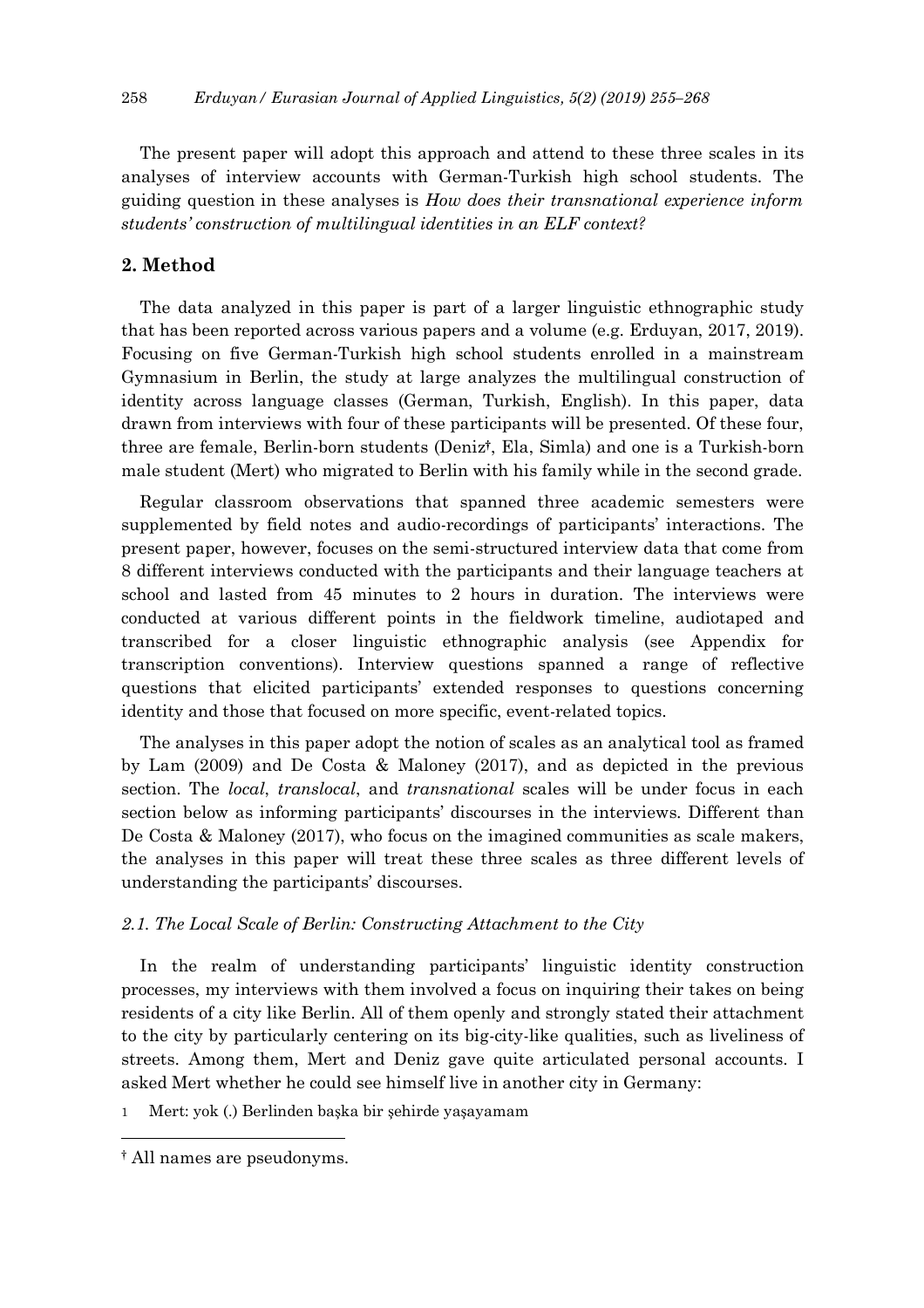- Işıl: Berlinde Kreuzbergden baska yerde yaş-
- Mert: yok (.)Berlin(.) yani illa Kreuzberg olmasına gerek değil [öyle bi ayrım yapmam da
- Işıl: [herhangi bi yeri
- Mert: başka şehirlere de gittim Berlin gibi değil yaa […] Essene gittim mesela Allahım
- gittim >1-2 haftalığına kalmaya gittim< 2 saat sonra geri döndüm [..] dayanamadım ya:
- insan görmedim […] insan yoktu dışarıda >bunu herkes söylüyo< Berlinde yaşayan bir
- insan başka bir yerde öyle kolay kolay yaşayamaz
- *Mert: no (.) I can't live in a city other than Berlin*
- *Işıl: in Berlin in any place other than Kreuzberg [live]-*
- *Mert: no (.)Berlin(.)I mean it doesn't have to be Kreuzberg [I don't make such a distinction*
- *Işıl: [anywhere*
- *Mert: but I've been to other cities but they're not like Berlin ma:n […] I went to Essen for*
- *instance my God I went >I went there to stay for 1-2 weeks< I returned after two hours [..]*
- *couldn't take it ma:n didn't see a human being […] there was nobody on the streets >*
- *everybody says this< a person who lives in Berlin cannot live in any other place easily anymore*

Mert's opinions about living in Berlin are heavily marked by references to the local scale of the city. He first clarifies that he does not necessarily mean Kreuzberg when he says living in Berlin, thus referring to a larger scale than the immigrant-heavy neighborhood at the heart of Berlin. He then explains that Berlin is different than any other city in Germany, and to support this stance, he draws on an anecdote in which he compares Berlin with Essen. His framing of this narrative with *my god* and his exaggerated tone as in *there was nobody on the streets* further enhances his stance.

In a similar vein, in my interview with Deniz, I bring up the topic of moving to another neighborhood in Berlin:

- Işıl: hiç kendini sen başka bi mahallede yaşarken düşünebiliyo musun Berlinde?
- Deniz: alışamam ya:
- Işıl: **zum Beispiel** Spandau [joking]
- Deniz: **nei::n** (.) hayatta ben buralardan çıkma:m (.) annem diyodu Mitteye taşınalım
- Işıl:ha orası da temiz güzel nezih
- Deniz: orayı bilmiyom ya:: istemiyom ben Kreuzbergden hiç çıkmak istemiyom (.) hele
- burda Schlesisches Tor Schlesiden hiç çıkmak istemiyom
- Işıl: neden? orda ne var?
- Deniz: seviyom buraları
- Işıl: canlılığı mı hoşuna gidiyo?
- Deniz: evet yani
- *Işıl: can you ever imagine yourself living in another neighborhood in Berlin?*
- *Deniz: I can't get used to it ma:n*
- *Işıl: for example Spandau [joking]*
- *Deniz: no:: (.) I can no way in life lea:ve here (.) my mom used to say let's move to Mitte*
- *Işıl: oh yes that's also clean nice classy*
- *Deniz: I don't know about it ma::n I don't want it I don't want to leave Kreuzberg at all (.)*
- *particularly here at Schlesisches Tor I don't want to ever leave Schlesi*
- *Işıl: why? what's up with it?*
- *Deniz: I like it here*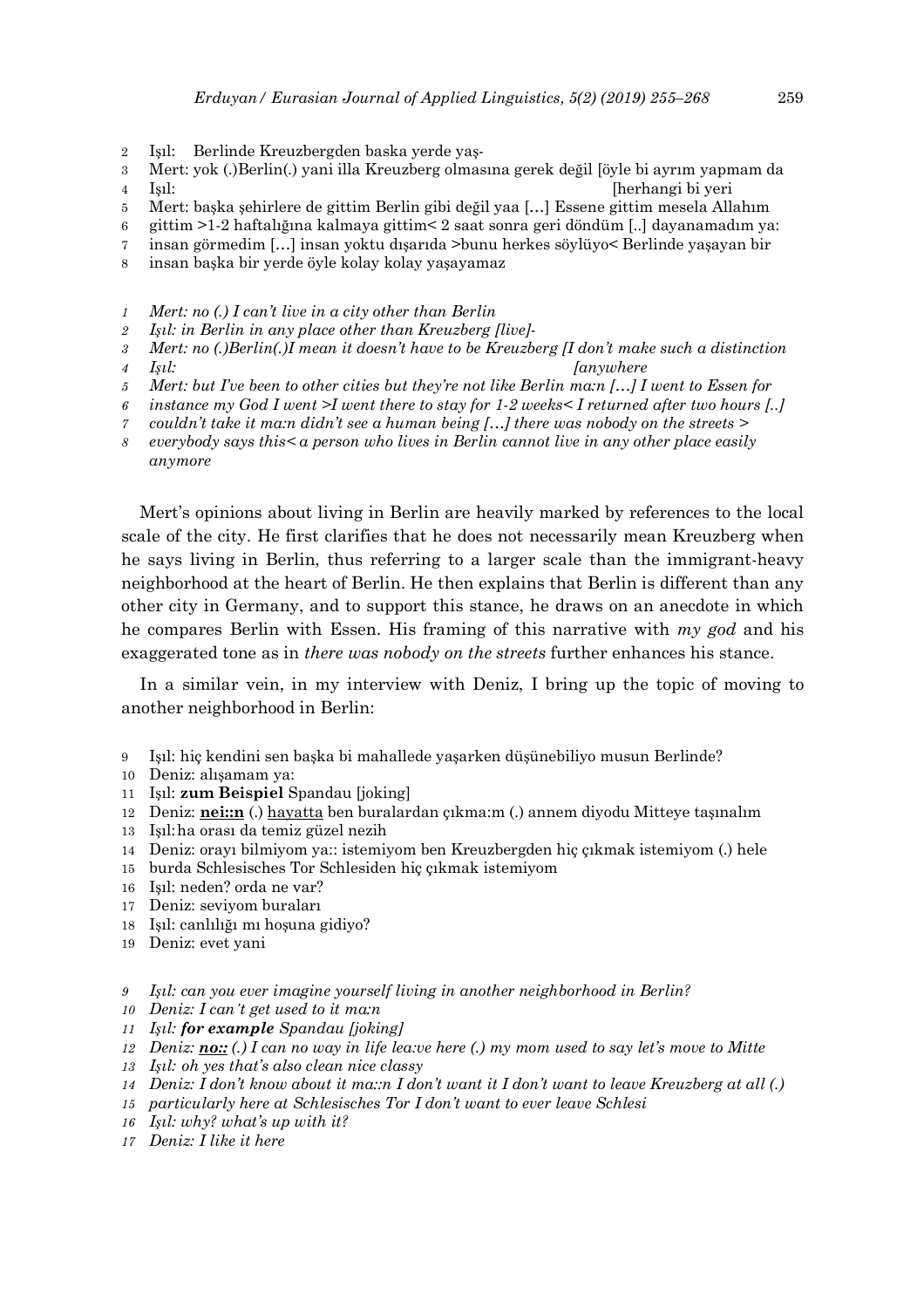#### *18 Işıl: do you like the liveliness?*

#### *19 Deniz: I mean yes*

Deniz's reaction to my sarcastic comment in line 11 and her following statement where she states she *can no way in life leave here* indicate her sense of the local space of Schlesisches Tor, which is a small part of Kreuzberg with vibrant multicultural life and which is where Deniz lives with her family. As in the case of Mert, Deniz constructs her rationale around not being able to live anywhere else, which she repeats four times in lines 10, 12, 14, 15. Both Mert and Deniz indicate a strong sense of attachment to the city through emotionally laden comments that they construct through language.

In addition to these accounts, the participants have also stated their affiliations with the city in a rather direct way, simply by focusing on "being from Berlin." While it is quite common to hear various self-affiliations among young German-Turkish students of this age group, affiliation with their city of residence in particular is much less commonly heard among the Turkish immigrants living in Europe (see Yağmur, 2009; 2016), although it is quite conventional in Turkey. The participants express their affiliation with Berlin in the same way that they would do if they were residing in Turkey: by adding the Turkish derivational suffix, *-l(i)* to the word *Berlin* to mark relation. Ela explains her affiliation in a rather detailed way:

20 Ela: Zaten Türkiyeye gidince Almancı diyolar gıcık oluyom [...] buraya geliyoz yabancı

21 diyolar oraya gidiyoz Almancı diyolar [smiles] öyle bi şey var [...] ben zaten kendi

22 memleketim şey Erzurum (.) oraya hiç gitmedim [...] aslında mantık olarak Berlinliyim

23 artık hani (.) burda doğmuş büyümüşüm

*20 Ela: When I go to Turkey they call me Almancı I'm so pissed off [...] we come here and they*

*21 call us foreigners we go there and they call us Almancı [smiles] there's such a thing [...] I*

*22 mean my own hometown is Erzurum (.) I've never been there [...] in fact logically speaking*

*23 I'm from Berlin actually (.) I was born and raised here*

Ela refers to a well-known Turkish tongue-twister-like expression that is used to describe German-Turks, i.e. "*Türkiye'de Almancı, Almanya'da yabancı.*" Her smile and her following comment *there is such a thing* indicate that she is actually aware of the intertextual reference that she makes with this usage and she does not really subscribe to it. In her next sentence, she refers to her hometown, by which she means the town where her family has come from and that she has never been to. As her line of thinking continues, she finally uses *Berlinli* to describe herself, adding also the rationale that she was born and raised here. The way she constructs this as in, *in fact logically speaking I'm from Berlin actually*, gives the impression that she is also aware of the way *Berlinli* sounds unusual.

In my interviews with her, Simla sounds more confident about being from Berlin, but she also gives the impression that she is aware of the uncommonness of this ascription herself:

24 Simla: ben kendimi Türk kökenli bir Alman vatandaşı olarak tanımlıyorum […]

25 eskiden sorarlardı bana annemin ilk çocuğuyum ve kızım (.) herkes sorardı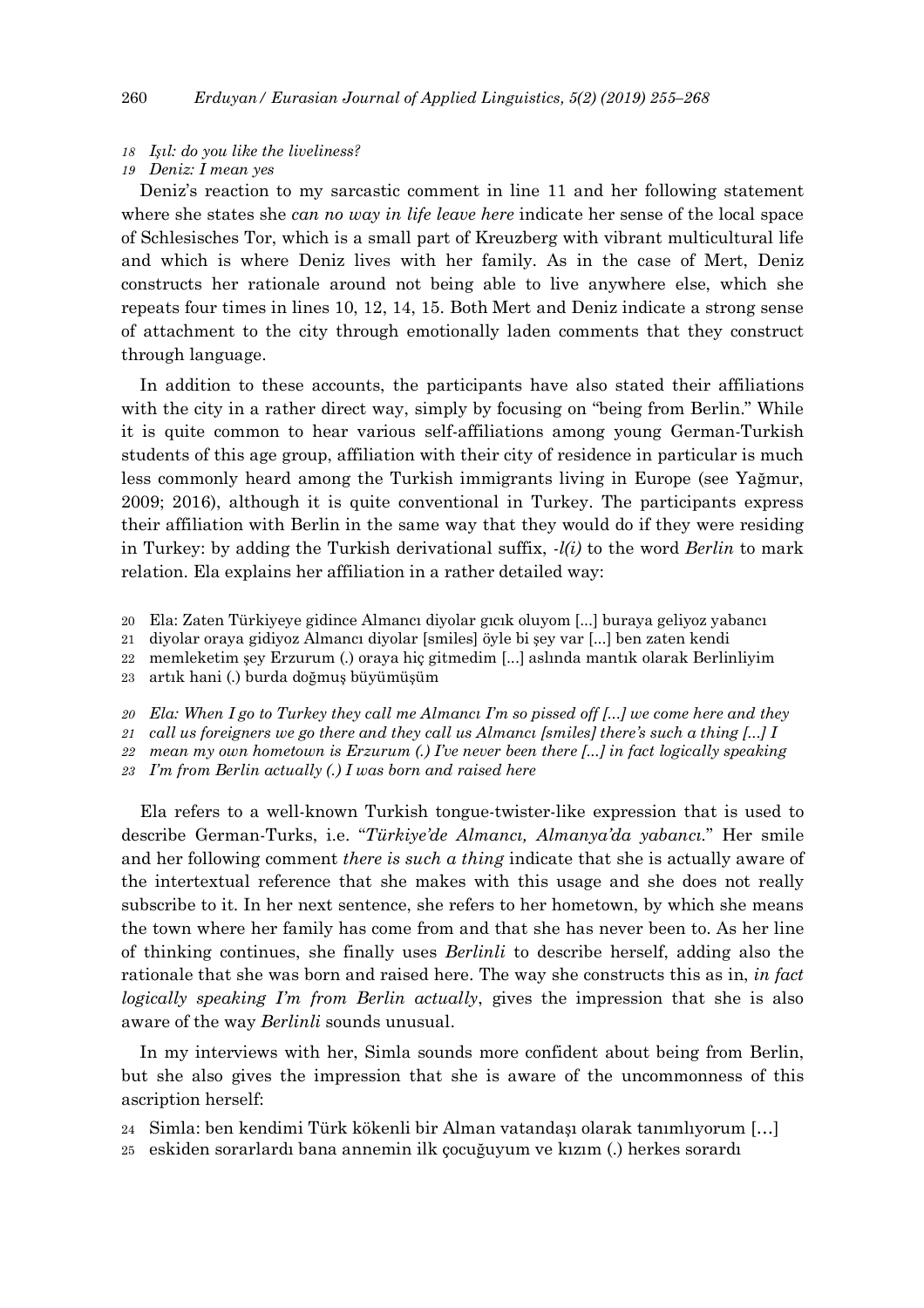26 >Berlinliyim<

*24 Simla: I describe myself as a German citizen with Turkish background […] when*

- *25 they asked me in the past I'm the first child of my mom and I'm a girl (.) everybody*
- *26 would ask >I'm from Berlin<*

Simla describes herself in a rather formal way at the beginning, but then she adopts a more animated tone with her insertion of the exact quotes that she used as a child in line 26. What she means here is how she immediately tells people that she is from Berlin after saying two introductory statements about herself. Said in a faster tone, her quote *I'm from Berlin* sounds more defensive than a regular statement. Together with Ela's statement in the previous excerpt, being *Berlinli* appears as one way in their discourse in which the participants show their affiliation with the city.

All in all, participants make clear references to the local scale of Berlin in their interview accounts, and they indicate a sense of attachment to the city. They construct this discourse through exploiting remarkably articulate forms of speech, with their exaggerated tone as in the use of *my god*, extending vowels, or repetitions. They also incorporate *Berlinli* in their self-description, a pretty common form of marking affiliation with a place in the Turkish language, but is much less commonly used in the case of places outside Turkey. Their acknowledgement of the unusualness of this ascription seems to suggest that, their affiliation with the local scale of Berlin points to a sense of belonging to a large vibrant city, in a native sense that Turks normally would do with their homeland in Turkey. In a way, this sense is perpetuated by the multicultural 'global city' quality of Berlin, with certain neighborhoods like Schlesisches Tor being home to people from a large number of ethnic and national backgrounds.

### *2.2. The Translocal Connection: Changing Meanings of Turkey*

As part of the 9th grade curriculum in the Fall semester, the Turkish teachers at school organized a trip to Istanbul, which I had a chance to join due to my additional role at school as a materials developer in the Turkish program. As an important part of this excursion, the teachers organized a visit to a well-known state high-school in central Istanbul. In addition to observing some classes, the students had a chance to socialize with their local peers, playing and chatting with them. At one point in these observations, the two groups had a classroom discussion on migration. In our interview at the end of the year back in Berlin, I ask Ms. Kaya (MK), the Turkish teacher, about her opinions on the trip and her take on the encounters students experienced. Ms. Kaya narrates this discussion and its aftermath with her students in the following way:

- 27 MK: şimdi bizim ögrencilere dedim ki ben=göç konusu şimdi siz dedim bakın göç etmiş
- 28 ailelerin çocukları olaraktan Almanyada yaşıyosunuz (.) Berlinde yaşıyosunuz
- 29 Almanyanın başkenti dört milyonluk bi nüfus ve biz şimdi burada İstanbulda büyük bi
- 30 metropoldayız (.) yani dünyada sayılı büyük şehirlerden birisi de İstanbul (.) fakat burada
- 31 yaşayan insanlar da göçü yaşamış yani yerli İstanbullu bulmak zor

32 Işıl: hı hı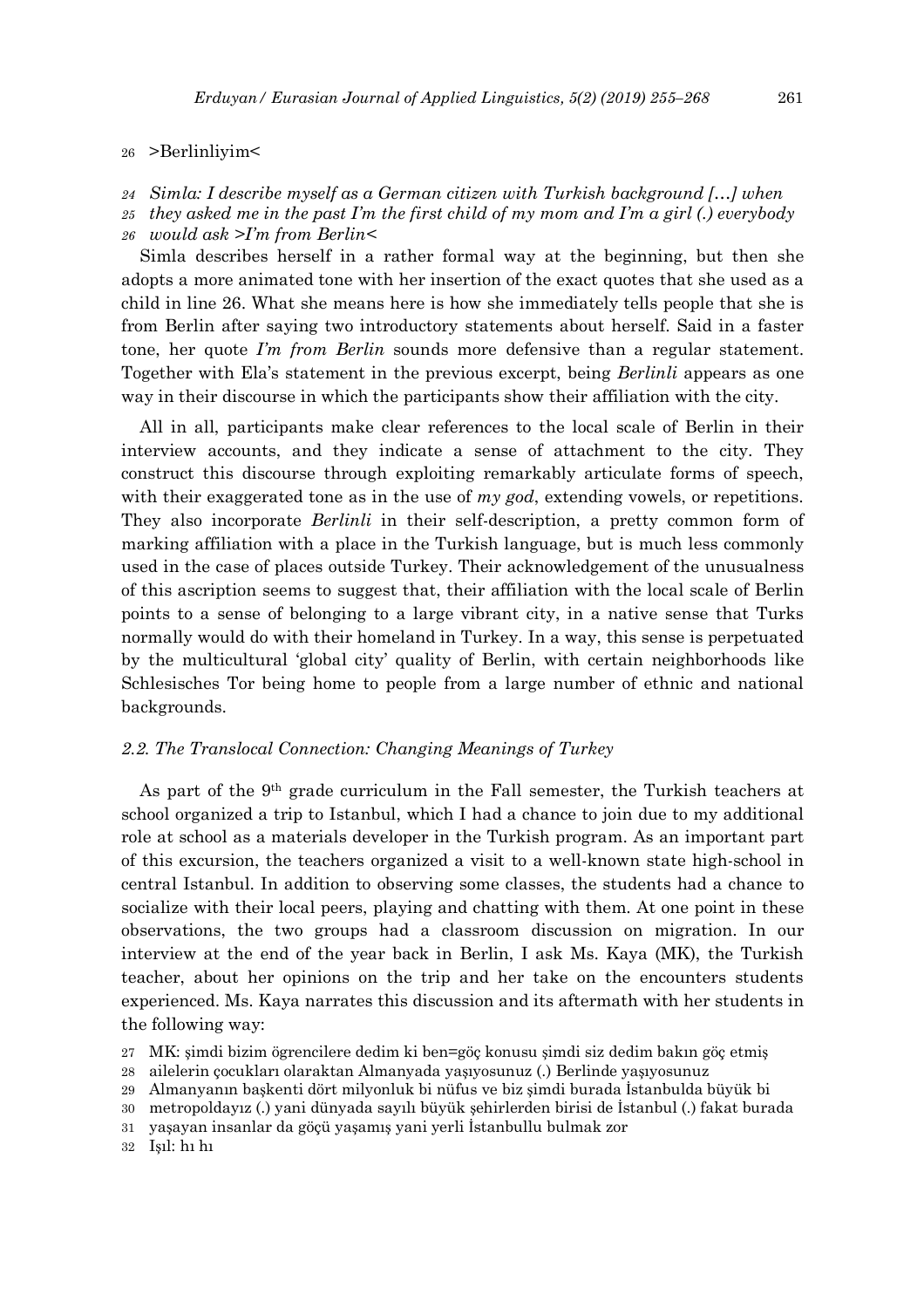- MK: yani belki bir iki kuşak geriye gittiğin zaman mutlaka ya Anadolunun bi yerinden
- geliyordur ya yurtdışından geliyordur ama genelinde Anadolunun bir yerlerinden
- geliyordur yani
- Işıl: tabi tabi
- MK: orada göçü nasıl yaşıyosunuz (.) öğrencilerle bizim öğrenciler kendi göç hikayelerini
- anlattı ve Beşiktaştaki öğrenciler de kendi hikayelerini anlattılar çok ilginç şeyler var
- Işıl: tabi tabi
- MK: ve kesişen şeyler var
- Işıl: muhakkak
- MK: konu olarak da o yalnızlık büyük şehirde yaşamın verdiği sorunlar
- Işıl: evet
- MK: işte kuşaklar arası çatışma yani çok ilginçti
- *MK: well I told our students that=the topic of migration I told them listen you are living*
- *in Germany as children of families who migrated (.) living in Berlin the capital of Germany*
- *a city of four million and we are now here in a large metropolis (.) I mean one of the few*
- *large cities in the world is İstanbul (.) but people living here have also experienced*
- *migration I mean its difficult to find natives of İstanbul*
- *Işıl: uh huh*
- *MK: I mean perhaps when you go back one or two generations they come either from*
- *somewhere in Anatolia or somewhere from abroad but generally they come from somewhere*
- *in Anatolia*
- *Işıl: of course of course*
- *MK: how do you experience migration there (.) our students told their migration stories and*
- *the students at Beşiktaş told their own stories there are very interesting things*
- *Işıl: of course of course*
- *MK: and there are intersecting things*
- *Işıl: for sure*
- *MK: and as topics that loneliness problems that come with living in a big city*
- *Işıl: yes*
- *MA: like generation clash I mean it was very interesting*

The connection that Ms. Kaya seems to have drawn in her class is the similarity between Istanbul and Berlin in terms of being two large cities receiving immigrants, the difficulty of finding genuine natives in both, and the similarities in residents' experiences as immigrants. In this account, Istanbul appears more similar to Berlin than to Anatolian towns that most of the students' families have come from. Thus, Ms. Kaya draws on a translocal scale in describing her take on this experience they went through together in Istanbul. This perspective is a novel way to approach migration from Turkey, and at its core lies the connection drawn between Berlin and Istanbul as two large cities. Instead of the traditional homeland rhetoric, Ms. Kaya's account draws on a renewed sense of connecting with the homeland.

Mert was one of those students who were influenced by the trip to a great extent. In our end of the year interview, he gives the following account:

- Mert: Türkiyeden döndüğümü düşünmüyorum hala Türkiyedeyim o etkideyim hala
- Işıl: ha: gezinizde doğru:
- Mert: gezi olsun yaz tatili olsun [..] kendimi Türkiyede gibi hissediyorum […]

 *Mert: I don't think I've really returned from Turkey I'm still in Turkey I'm still in that mode Işıl: o:h you mean on your trip ri:ght*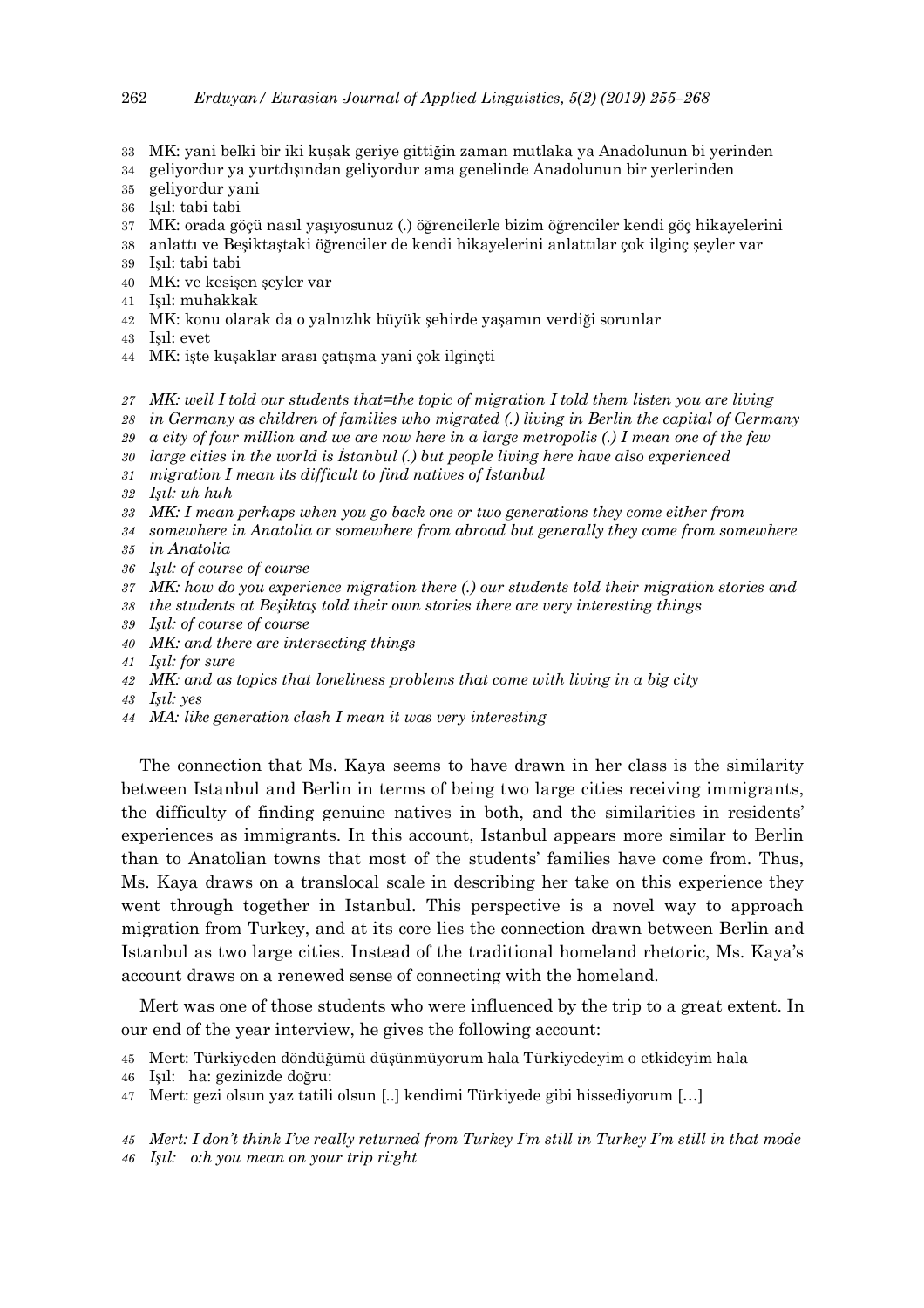*47 Mert: both our trip and the summer holiday [..] I still feel like I'm in Turkey […]*

Mert expresses his feelings about returning from Turkey in a rather metaphorical, almost poetic way. He probably means in his turns here that he still remembers the summer holiday and the Istanbul trip so vividly, and they still occupy his mind, drawing on a translocal scale. This leads me into questioning whether it was his first time visiting Istanbul.

- 48 Işıl: senin ilk [seferin miydi İstanbulda?
- 49 Mert: [benim İstanbulda ilk seferimdi yani=
- 50 Işıl: =nasıl buldun?
- 51 Mert: bi çok şehre gittim ama Adanayla kıyaslayabileceğim bi şehir yani Adanayı hiçbir
- 52 şehirle kıyaslamazdım ama İstanbulu kıyaslarım
- 53 Işıl: hmm
- *48 Işıl: was this your [first time in İstanbul?*
- *49 Mert: [it was my first time in İstanbul I mean=*
- *50 Işıl: =how did you find it?*
- *51 Mert: I've been to many cities but it's a city that I can compare with Adana I would never*
- *52 compare Adana with anywhere else but I can compare İstanbul with it*
- *53 Işıl: hmm*

By comparing the two cities in this account, Mert makes another translocal connection. Adana, where Mert was born, is a large city in Southeast Turkey, and apparently, it seemed to be incomparable to even Berlin in Mert's imagination. He does not particularly address the size of the city here, but it seems to be more about the vibrancy of this city that lead Mert into thinking this way. In this sense, the local scale that he situates himself that was depicted in the previous section seems to be in play in his translocal account, too. His approach to İstanbul as a first timer, meanwhile, sounds more like an outsider's approach. In line with Ms. Kaya's take depicted above, Mert approaches İstanbul as a tourist, a consumer of what the city has to offer. He clarifies this later in the interview:

- 54 Mert: İstanbulda kendimi böyle yabancı bi sehirdeymişim gibi hissetim yani (.) Türkiyeye
- 55 ait değilmiş gibi hissettim
- 56 Işıl: dünya şehri gibi di mi?
- 57 Mert: aynen […] başka insanlar da yani başka ülkelerden gelen insanlar da çok olduğu için
- 58 […] bi değişik bi şey oldu benim için
- *54 Mert: actually in İstanbul I felt like I was in a foreign city I mean (.) I felt as if it did not*
- *55 belong to Turkey*
- *56 Işıl: like a world city right?*
- *57 Mert: exactly […] as there were other people I mean many people from other countries too*
- *58 […] it was something different for me*

Mert's way of describing how he situates himself in İstanbul is worth attention here. He simply describes the world-city quality of İstanbul in his own words, by pointing to feeling like a foreigner, or seeing people from other countries. This take is quite different from his take on Berlin depicted in the previous section. He does not reflect his way of approaching Istanbul as a local anymore.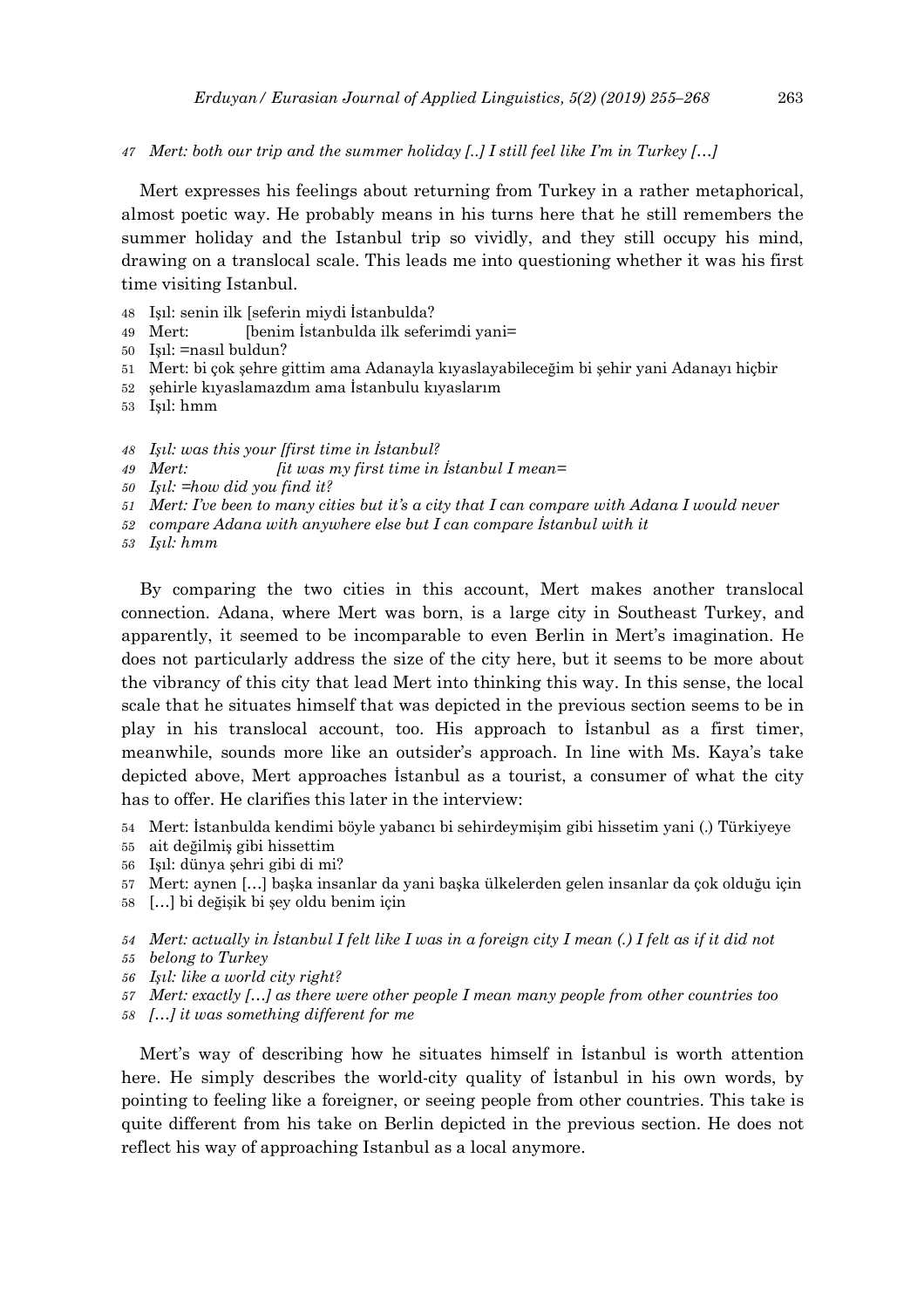Similar accounts have come from Simla, who used the exact same expression in describing her feelings about being in Antalya, another large city on the southern coast of Turkey known to be touristy. Simla compares Antalya with her family's hometown Kayseri, a conservative central Anatolian city, which is where she feels more like being in Turkey:

- 59 Işıl: Türkiye'yi bu sefer nasıl gördün? farklı gördün mü?
- 60 Simla: evet ben zaten Alanyada kendimi hiç Türkiyede hissetmedim Antalyada falan
- 61 kendimi hiç Türkiyede hissetmiyorum […] Kayseriye gidince daha da değişiyo orda ancak
- 62 Türkiyede olduğumu hissediyorum
- *59 Işıl: How did you perceive Turkey this time? any different?*
- *60 Simla: yes in Alanya I didn't feel like I was in Turkey at all I don't feel like I'm in Turkey*
- *61 When I'm somewhere like Antalya […] this changes when I go to Kayseri only there I feel*
- *62 that I'm in Turkey*

These three places seem to evoke different senses of translocality in Simla's narratives. While she understands the more cosmopolitan quality of touristic towns, she also relates being in Turkey more easily with being in her family hometown.

Large cities like Istanbul, Antalya, or Adana find place in these narratives in terms of being cosmopolitan places that the students feel more attachment to. Students' references to these cities point to their awareness of the translocal scales that they situate themselves within. As much as feeling a sense of attachment to Berlin at a local scale, their neutral approach to the large cities in Turkey that are not their families' hometowns suggest their revised understanding of homeland connections. As analyzed in the first section above, this contributes to their identity construction as global citizens. They are aware of the differences across hometowns and other towns, smaller cities and big cities, and similarities between big cities although they are in different countries. This awareness of translocality seems to be a part of their identities that was not so pronounced in their parents' generation. Besides a sense of place and belonging, they also construct this identity through their linguistic resources. At this point, their take on English as a Lingua Franca deserves closer attention, which I will do next.

### *2.3. Being Transnational Users/Speakers of ELF*

Turkish migration to Germany has been continuing for more than 60 years now, and each generation has developed its own set of living habits in the transnational scale. An important pattern change has been in terms of their ways of spending summer vacation in Turkey. A remarkable number of Turkish families now own more property on the coasts where they spend most of their time in the summer, and visit their hometowns much less for their family obligations. This generational change has led into new patterns of living in Turkey.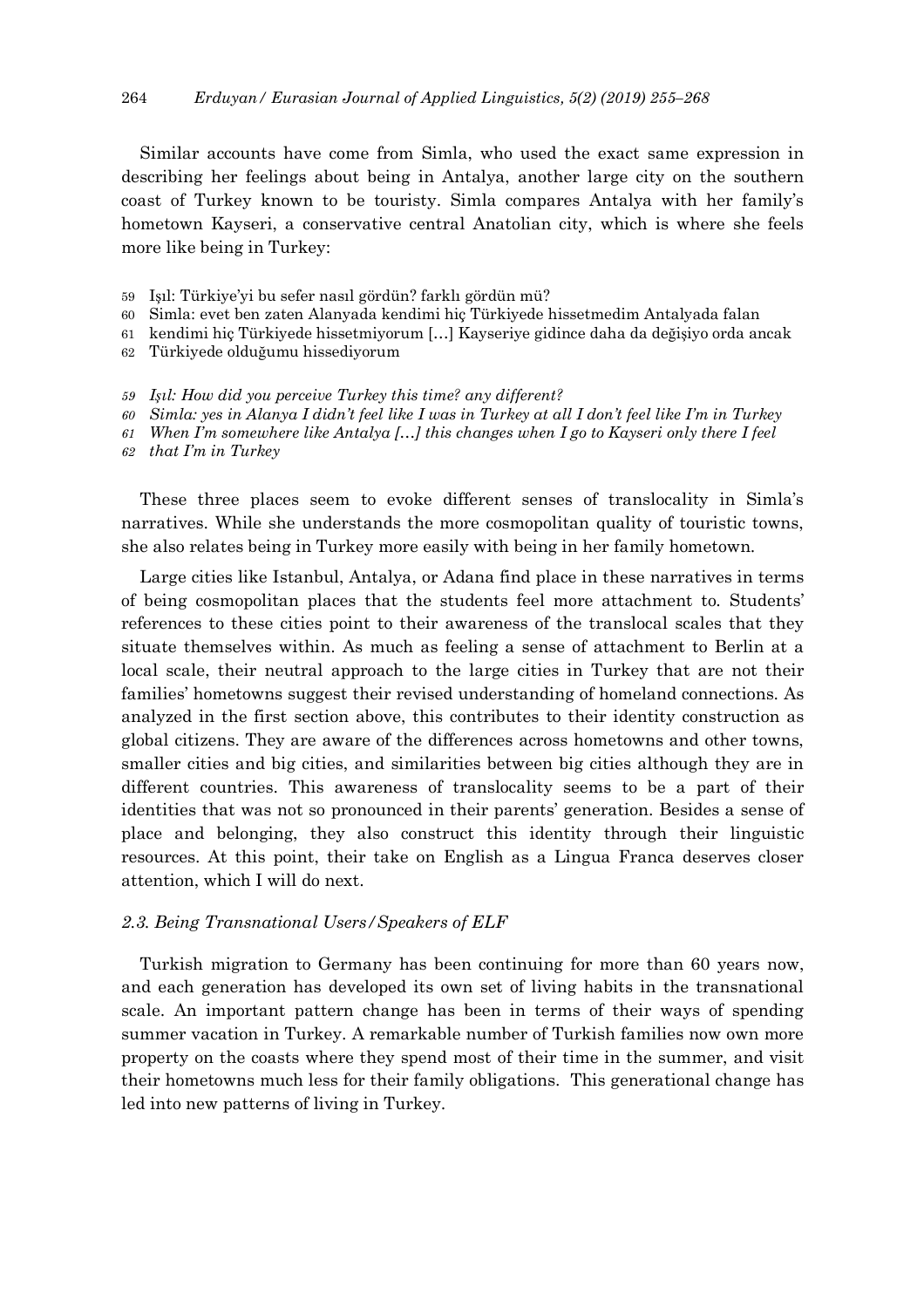In relation to living in cosmopolitan places rather than their grandparents' hometowns, speaking English on their holidays in Turkey find a place in almost all the participants' narratives. In most cases, they narrate stories of meeting up with tourists from other countries in their holidays in Turkey. Simla describes this in the context of narrating her family's summerhouse in Antalya, where they have Russian neighbors. She talks about her friendship with her Russian peers that she constructed in English. This narrative then reminds her of an anecdote in Berlin that she just went through:

- 63 Simla: ben de çok İngilizce konuştum mesela Rus komşularımız olduğu için Rusça iki
- 64 kelime biliyorum fazla bilmiyorum yani iki tane kelime o kadar kelime arasında ama
- 65 İngilizce mesela iyi konuşuyodum (.) konuşuyodum (.) karşımdaki anlamıyodu ama
- 66 karşımdakinin İngilizcesi yetersiz mecburen böyle el hareketleri falan
- 67 Işıl: evet senden daha iyi konuşan biriyle konuşsan çaba sarfedersin
- 68 Simla: evet dün zile basıp durdular çöp atmaya gidiyodum bi gürültü patırtı çocuklar
- 69 zannettim **was ist los** diyodum bi baktım karşımda kadın I'M SORRY I'M LOSING MY
- 70 KEY dedi OKAY NO PROBLEM dedim kadın böyle titriyodu
- *63 Simla: and I spoke a lot of English too for example as we have Russian neighbors I know*
- *64 two words of Russian not much I mean two words among all words but English for*
- *65 example I spoke (.) spoke well (.) the person talking to me would not understand his*
- *66 English is insufficient so we're bound to use gestures and the like*
- *67 Işıl: yes if you speak to somebody who speaks better than you you put some effort*
- *68 Simla: yes yesterday they kept on ringing the bell I was going outside to throw away the*
- *69 garbage there was noise suddenly I thought it was children I said what's going on and*
- *70 suddenly there was a woman in front of me I'M SORRY I'M LOSING MY KEY she said and I said OKAY NO PROBLEM she was shaking*

The brief exchange Simla had with the stranger at their doorstep in Kreuzberg that she quoted in English seems to be a regular daily exchange that people living in a multi-ethnic neighborhood of a global city can experience. The reason why Simla brings this up at this point in the conversation is to draw an analogy to her experience in Antalya, where she speaks better English than her Russian neighbors, according to her account. In both of her examples, Simla does not only draw on the transnational scale of various encounters, but also on being an ELF user/speaker. While she perceives her English better than her interlocutors in both situations, she continues to make a grammatical tense error in quoting her (*I'm sorry, I'm losing my key*).

English as spoken in the summer in Turkey has found place frequently in Mert's narratives, too. Like Simla, Mert's family has a separate summerhouse than their hometown residences. In one of my first interviews with him, he gives the following account:

- 71 Mert: ben İngilizce'yi yazlıkta falan konuşuyorum
- 72 Işıl: sen onu anlatıyodun evet
- 73 Mert: İngilizce zaten bence derste öğrenilmez ya: dışarda öğrenilir bence gramatiği
- *71 Mert: I speak English at the summerhouse and the like*
- *72 Işıl: you told me about it before yes*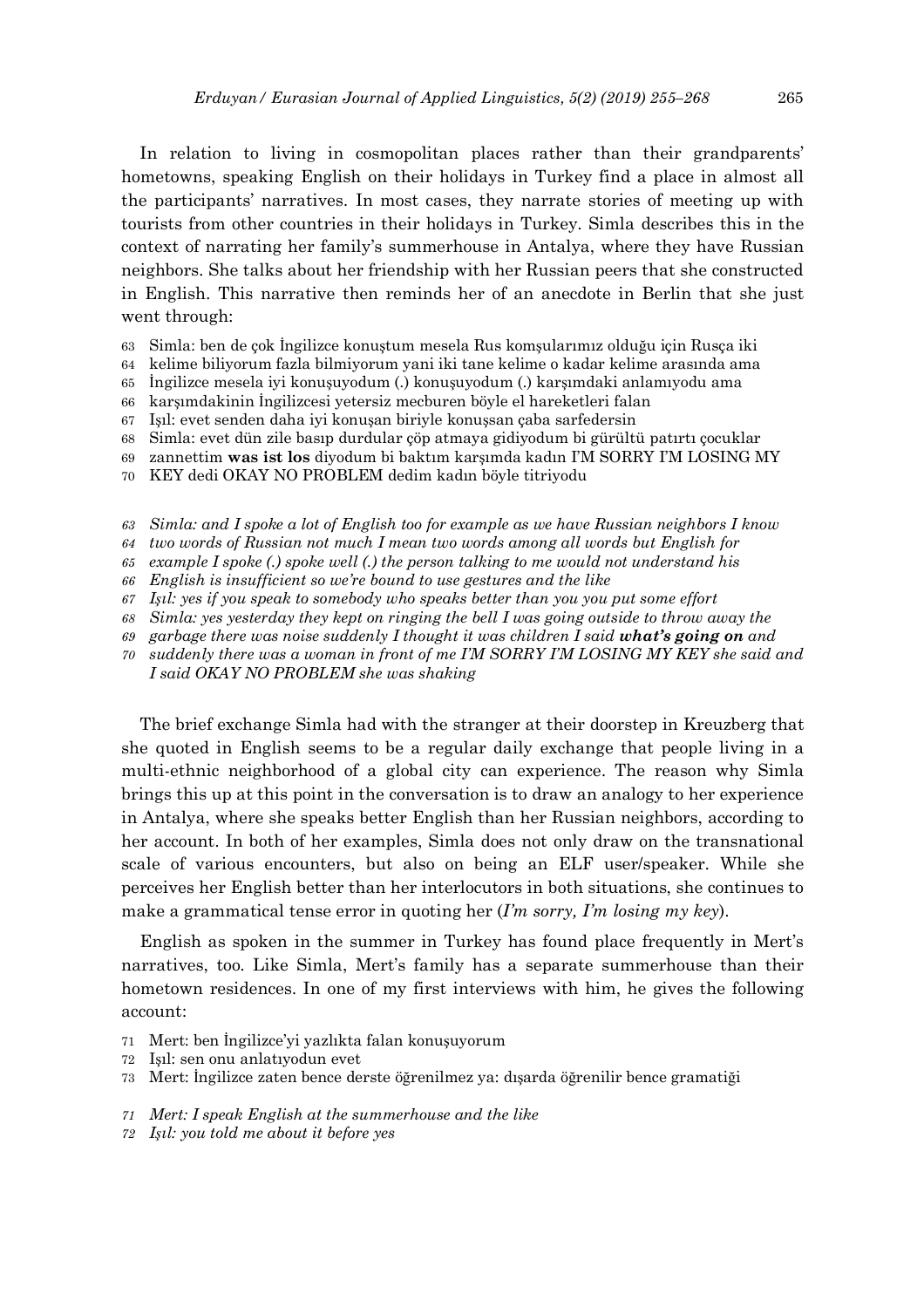## 266 *Erduyan/ Eurasian Journal of Applied Linguistics, 5(2) (2019) 255–268*

# *73 Mert: you cannot learn English in class if you ask me you learn it outside I think its grammar*

Besides clearly locating the context where he speaks English the most, Mert's account also reveals how he conceptualizes the summerhouse in Turkey as a natural extension of his life. He makes the point that English is best learned outside class, particularly its grammar. Here, he probably refers to the acquisition of English grammar rather than its explicit learning in class. Mert further continues with his take on English:

- 74 Mert: İngilizcem yani İngilizceyi Türkçeden bile daha çok seviyorum öyle söyliyim
- 75 Işıl: hmm
- 76 Mert: bilmiyom yani şey bi dil olduğu için dünya dili [olduğu için
- 77 Işıl: [dünya dili hmm
- 78 Mert: yani herkesin anlaşçağı bir dil olarak kolay bi dil Türkçeden de kolay Almancadan
- 79 daha da kolay
- 80 Işıl: hı hı o kesin
- 81 Mert: ondan sonra kulağa da hoş geliyo
- 82 Işıl: hmm
- *74 Mert: my English I mean I like English even better than Turkish let me put it that way*
- *75 Işıl: hmm*
- *76 Mert: I don't know like it's kind of a world language I mean [it is*
- *77 Işıl: [world language hmm*
- *78 Mert: I mean it's an easy language as far as everybody's communication is concerned easier*
- *79 than Turkish and much easier than German*
- *80 Işıl: huh huh that's for sure*
- *81 Mert: and also it sounds nice*
- *82 Işıl: hmm*

In this account, it is remarkable how Mert constructs his takes on Turkish and German, his two native languages, and English. Apparently, the world language quality of English is what impresses Mert the most. This goes in parallel to his take on being residents of a global city and living translocally as depicted above. He also adds the ease of learning English and that it sounds nice to the ear, as the other two reasons why he thinks that way, which indicate his positive approach to learning and speaking English.

As transnational individuals, the participants imagine and depict the role of English in their lives as relevant to their mobility. It is very natural for them to separate spaces for using English within these lives. It is also natural for them to recognize themselves as users/speakers of ELF in Berlin, who can run into other users/speakers of ELF anytime within the scale of their transnational lives. These accounts are in parallel to the participants' self-positioning at the local scale of Berlin and the translocal scale of homeland connections.

# **3. Discussion and Conclusion**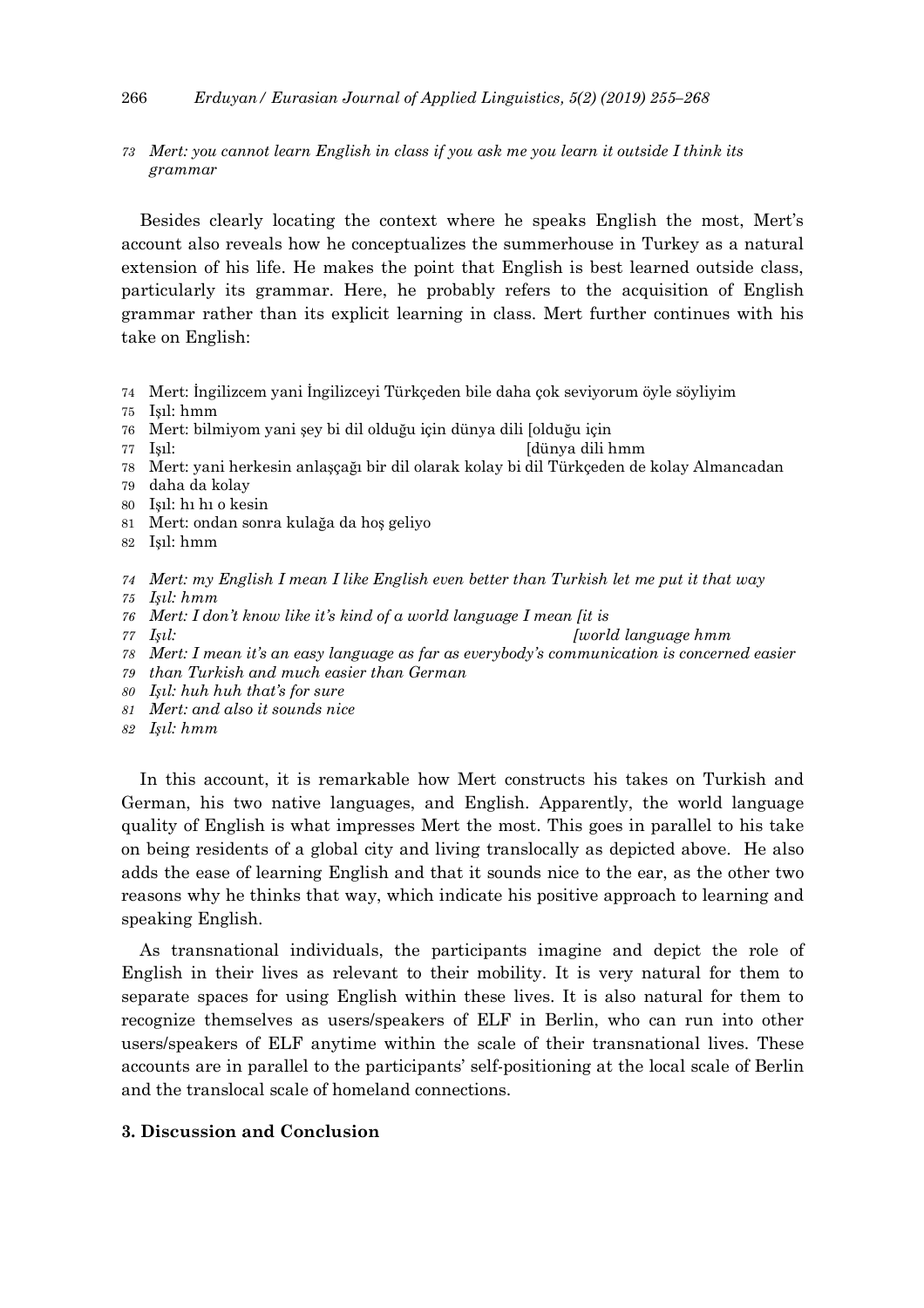This paper has sought to investigate how identity construction in ELF contexts could be situated within the larger transnational experience of multilingual students. The first two sections have depicted the local and translocal scales that inform participants' constructions of attachment to their city and the changing meanings of homeland for them. Against this background, the third section focused on the transnational scale, which participants construct through being users/speakers of ELF. While being users/speakers of ELF in this context is inherently related to being transnational, it also appears as inseparable from the speakers' self-positioning as global citizens and their connections with the homeland, both of which are constructed through multilingual resources. Living in Berlin, or in a neighborhood in Berlin, requires exploiting these resources on a daily basis. Likewise, changing perceptions of the homeland is related to the speakers' exploiting of multilingual resources as much as their changing relationship with the Turkish language compared to their parents' generation. As depicted in detail in Erduyan (2014), speaking more standard forms of Turkey-Turkish is one of the many ways this relationship is enacted.

Identity construction in ELF contexts need to be perceived from a wider perspective than being confined to the limits of English in order to achieve a fuller understanding of their role in multilingual repertoires. Research on identity in SLA and its related disciplines has so far centered on a myriad of ways to analyze linguistic practices. A similar expansion in ELF research might help broaden the field to fit the more encompassing research framework of multilingualism and attend to the linguacultures more closely.

This paper has sought to contribute to the understanding of the linguistic identity construction of ELF users/speakers from a more holistic perspective. In this vein, it has demonstrated ELF users/speakers' self-positioning within the transnational experiences that they go through in the form of claiming global citizenry and constructing different relationships with the homeland. Further research might illuminate how exactly these links are reflected in EFL practices.

# **References**

- Blommaert, J. (2010). *The sociolinguistics of globalization*. Cambridge: Cambridge University Press.
- Canagarajah, S., & De Costa, P. I. (2016). Introduction: Scales analysis, and its uses and prospects in educational linguistics [Special Issue]. *Linguistics and Education, 34*, 1-10.
- Catedral, L. (2017). Discursive scaling: Moral stability and neoliberal dominance in the narratives of transnational migrant women. *Discourse & Society*, *29*(1), 23–42.
- Erduyan, I. (2014). Competing discourses in the classroom: Turkish instruction in Berlin*. BILIG-Journal of Social Sciences of the Turkish World, 70*, 153-180.
- Erduyan, I. (2017). Shifting timescales in peer group interactions: A multilingual classroom perspective. *Innovation in Language Learning and Teaching, 11*(3), 219-229.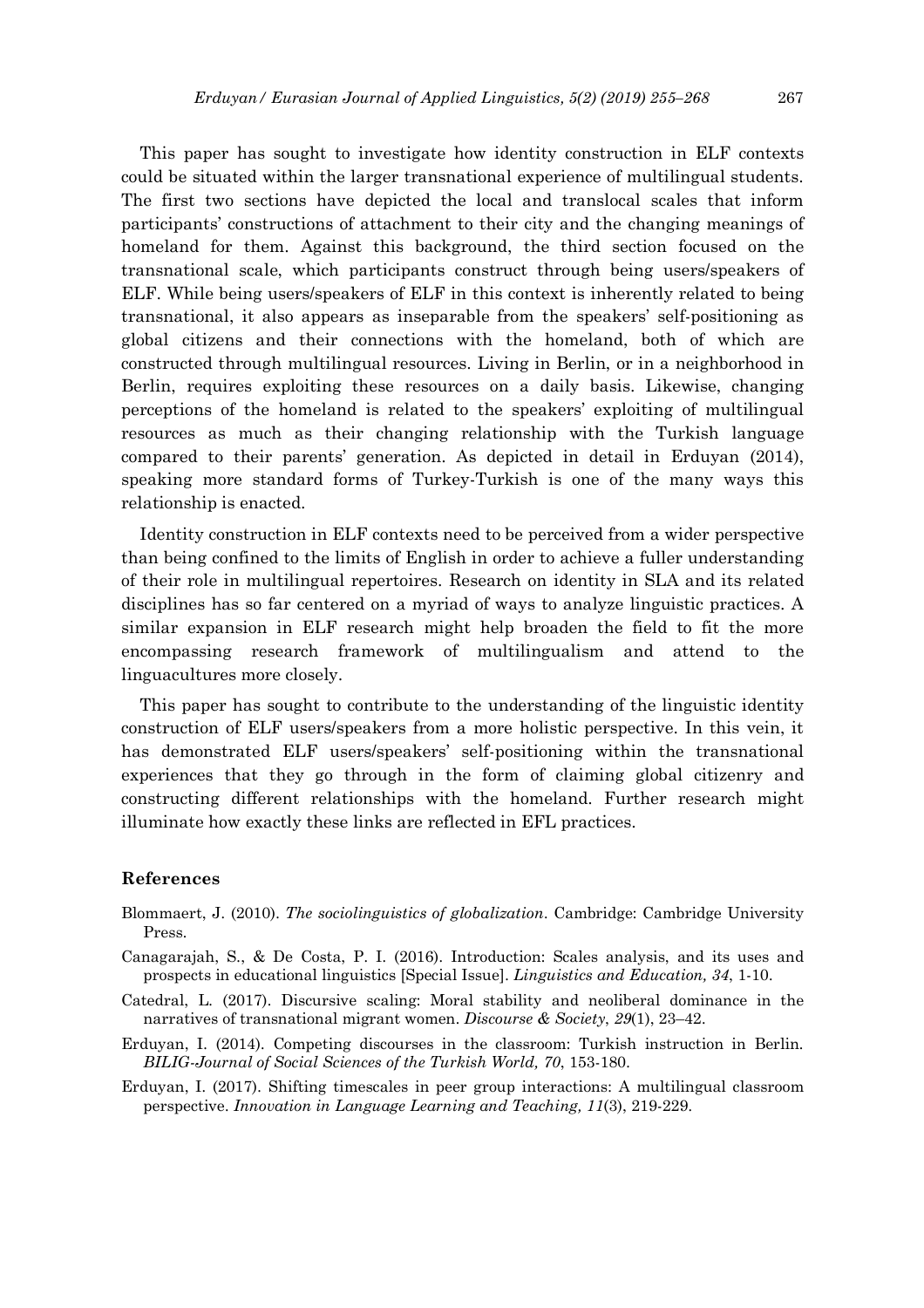- Erduyan, I. (2019). *Multilingual Construction of Identity: German-Turkish Students at School.*  Fulda University CINTEUS-Center for Intercultural and European Studies Publications. Hannover: Ibidem Verlag. ISBN: 9783838212012
- Gu, M. (2018). Identity construction and scale making of migrant university students in multilingual settings: a scalar analysis. *International Journal of Bilingual Education and Bilingualism*.
- House, J. (2003). English as a lingua franca: A threat to multilingualism? *Journal of Sociolinguistics, 7*(4), 556–578.
- Jenkins, J. (2015). Repositioning English and multilingualism in English as a Lingua Franca. *Englishes in Practice, 2*(3), 49-85.
- Jessner, U. (2006). *Linguistic awareness in multilinguals: English as a Third Language*. Edinburgh: Edinburgh University Press.
- Lam, W. S. E. (2009). Multiliteracies on instant messaging in negotiating local, translocal, and transnational affiliations: A case of an adolescent immigrant. *Reading Research Quarterly, 44*(4), 377–397.
- Lemke, J. L. (2000). Across the scales of time: Artifacts, activities, and meanings in ecosocial systems. *Mind, Culture, and Activity, 7*(4), 273–290.
- Maloney, J., & De Costa, P. I. (2017). Imagining the Japanese heritage learner: A scalar perspective. *Language, Discourse, & Society, 9*(1), 35-52.
- May, S. (Ed.) (2014). *The multilingual turn: Implications for SLA, TESOL, and bilingual education.* London and New York: Routledge.
- Seidlhofer B. (2017) English as a Lingua Franca and Multilingualism. In: Cenoz J., Gorter D., May S. (eds) *Language Awareness and Multilingualism*. Encyclopedia of Language and Education (3rd ed.) (pp.391-404). Springer, Cham.
- Wortham, S. (2003). Curriculum as a resource for the development of social identity. *Sociology of Education, 76*(3), 228–246. [Special Issue: Sociology of School and Classroom Language].
- Wortham, S. (2004). From good student to outcast: The emergence of a classroom identity. *Ethos, 32,* 164–187.
- Wortham, S. (2006). *Learning identity: The joint emergence of social identification and academic learning.* New York: Cambridge University Press.

## **Appendix A. Transcription conventions:**

| Turkish originals:                   |                                   | regular case           |
|--------------------------------------|-----------------------------------|------------------------|
| German originals:                    |                                   | bold case              |
| English orignals:                    |                                   | <b>CAPITAL LETTERS</b> |
| English translations: <i>italics</i> |                                   |                        |
|                                      | (.) short pause                   |                        |
|                                      | $(x.0)$ x seconds                 |                        |
|                                      | $()$ omitted speech               |                        |
|                                      | $\geq$ xx $\lt$ fast tempo        |                        |
| $>>$ xx <<                           |                                   | very fast tempo        |
| XX-                                  | abortion of utterance             |                        |
| $=xx$                                | fast connection                   |                        |
|                                      | [] commentary                     |                        |
|                                      | $\therefore$ phonemic lengthening |                        |
|                                      | $\degree$ low volume              |                        |
| °°low°° very low volume              |                                   |                        |
| underlined high volume               |                                   |                        |